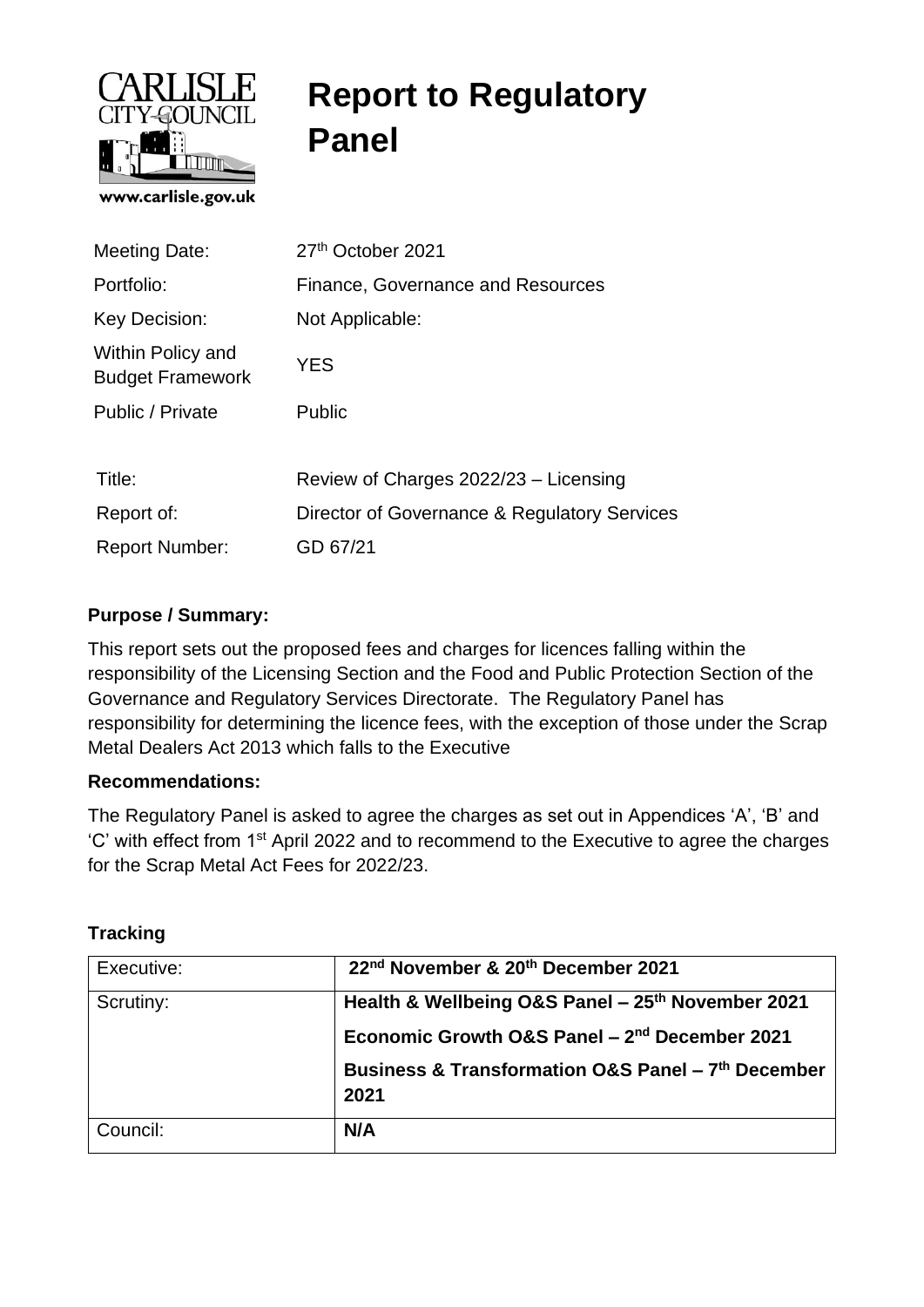## **1. BACKGROUND**

- 1.1 Each Directorate is required to carry out an annual review of fees and charges.
- 1.2 This report proposes a review of charges within the Governance and Regulatory Services Directorate in respect of licence charges delegated to the Regulatory Panel. The report has been prepared in accordance with the principles approved under the Council's Corporate Charging Policy.
- 1.3 The charges, which have been reviewed, are addressed separately below.
- 1.4 Attached at **Appendix A, B & C** is an extract from the summary of charges book, which shows the current and proposed level of charge for each of these services.

## **2. CORPORATE CHARGING POLICY 2022**

- 2.1 The Corporate Charging Policy, which is part of the Strategic Financial Framework, was approved by the Executive and Full Council and sets out the City Council's policy for reviewing charges.
- 2.2 It is recognised that licence fees (that can be determined by local authorities) can only be set at a level which recovers the cost of administration, inspection and in some cases compliance of existing licences, which arise out of carrying out their licensing functions under the various legislation. Under European Directive 2006/123 art 13(2), any charges which an applicant for a licence may incur shall be reasonable and proportionate to the cost of the authorisation procedures in question and shall not exceed the cost of the procedures.
- 2.3 It is Council policy to maximise charges to maintain full cost recovery wherever possible, and this should be the case when setting charges. In the case of licensing Section, we are currently operating at an income level that is achieving full cost recovery.
- 2.4 Recognition should be made of the risk that licensing income levels can be subject to market forces out with the Council's overall control, including new responsibilities and the repeal of other legislation. In previous years, shortfalls in income projections for certain services were encountered. This reinforces the message that any practice of simple annual increments in charges in line with the rate of inflation is inappropriate, as is a copycat approach that simply compares prices with other authorities, without taking into account other local factors, demand, and the achievement of Council priorities. The full range of factors identified in the guidance must be taken into account when setting charges, with the overall aim of achieving target income levels to achieve the full cost recovery of the administration, inspection and compliance with the licensing function.
- 2.5 In addition, the policy recognises that each Directorate is different, and requires Directors to develop specific principles for their particular service or client groups.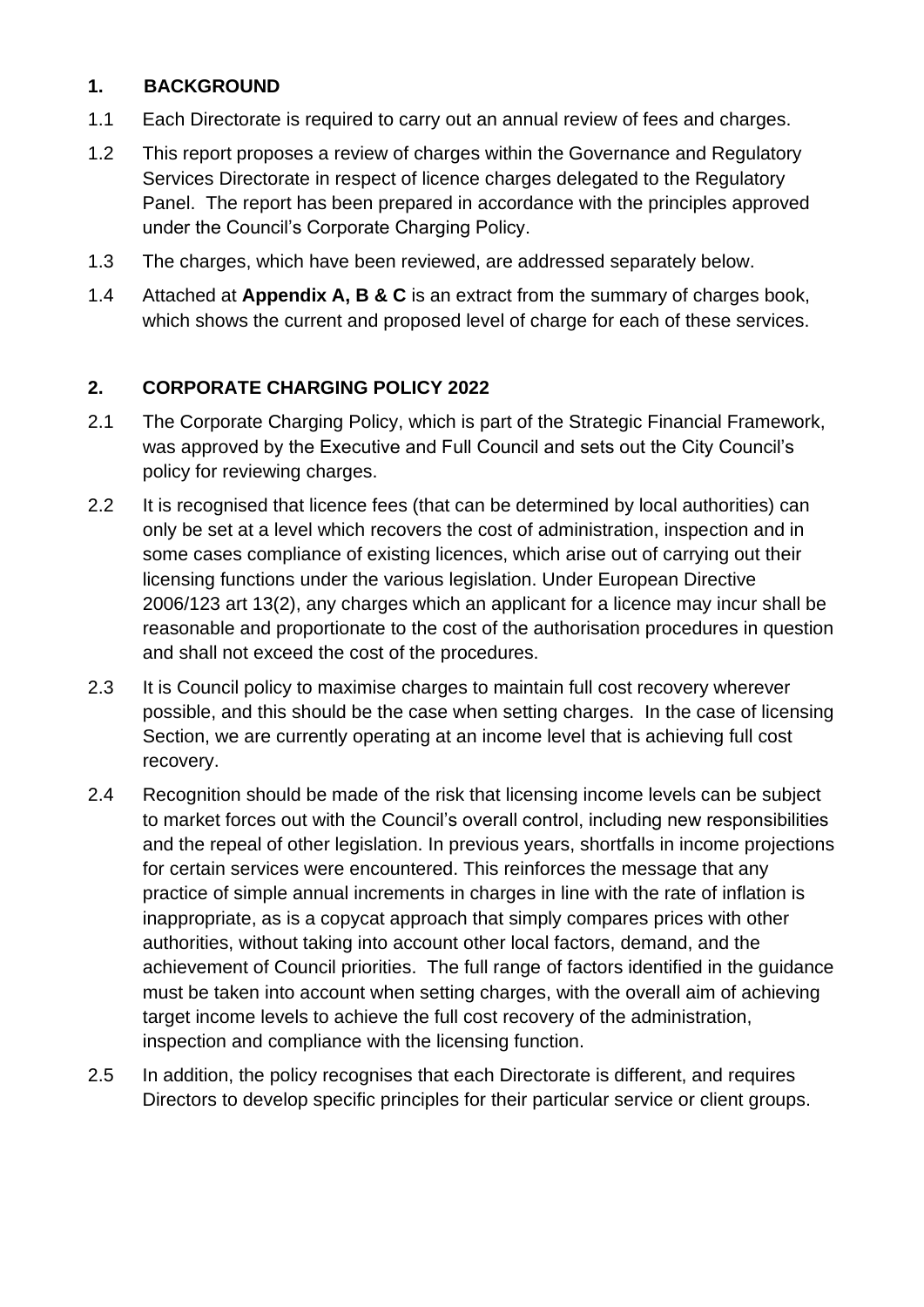# **3 LICENCES**

- 3.1 Licensing income covers an extremely wide range of functions for which the Council is the licensing authority and the number of applications for various licences fluctuates each year. The current principal functions relate to the issue of licences for Premises and Personal (Licensing Act 2003), Hackney Carriages/Private Hire (Vehicles, Drivers and Operators), Gambling Premises and Machine Permits (Gambling Act 2005), Street Trading, Auctioneers and Sex Establishments.
- 3.2 The licensing of activities involving animals is administered and enforced by Food and Public Protection Section of Environmental Health. The fees and charges associated with these licences are brought to Regulatory Panel for determination and approval. The licences issued under the Animal Welfare (Licensing of Activities Involving Animals) (England) Regulations 2018, include:
	- Selling animals as pets
	- Animal boarding (including Kennels/Catteries/Dog Day Care/Home Boarding for dogs)
	- Breeding of dogs
	- Hiring Out Horses (including Riding Establishments)
	- Keeping or training animals for exhibition

The Food and Public Protection Team are also responsible for the licensing Dangerous Wild Animals (Dangerous Wild Animals Act 1976) and Zoos (Zoo Licensing Act 1981).

- 3.3 The registration of persons or businesses engaged in the business or practice of Cosmetic Piercing, Tattooing, Electrolysis, Semi-Permanent Skin Colouring and Acupuncture, are administered and enforced by the Food and Public Protection Section of Environmental Health.
- 3.4 With regard to the Gambling Act 2005 local authorities assumed responsibility for licensing gambling premises and gaming machines during 2007, whilst the Gambling Commission licensed operators and personal licence holders. The fee banding was set nationally, and licensing authorities were given the flexibility to set their fees within these bands, dependent upon local circumstances. On 4th April 2007 the Licensing Committee (through delegated authority) determined the fees in accordance with the regulations which are included in Appendix B. Fees under the Act for Lottery registration are fixed by Central Government.
- 3.5 The remaining licences administered by the Authority have locally set charges. A full review of the charging was undertaken for the charges for 2018/19 using a new formula on a cost per hour charge and a fee structure was agreed. This has formed a fair charging structure and it is proposed that the charges which are set by the Council are increased for 2022/23 by 3% in line with the MTFP. This will not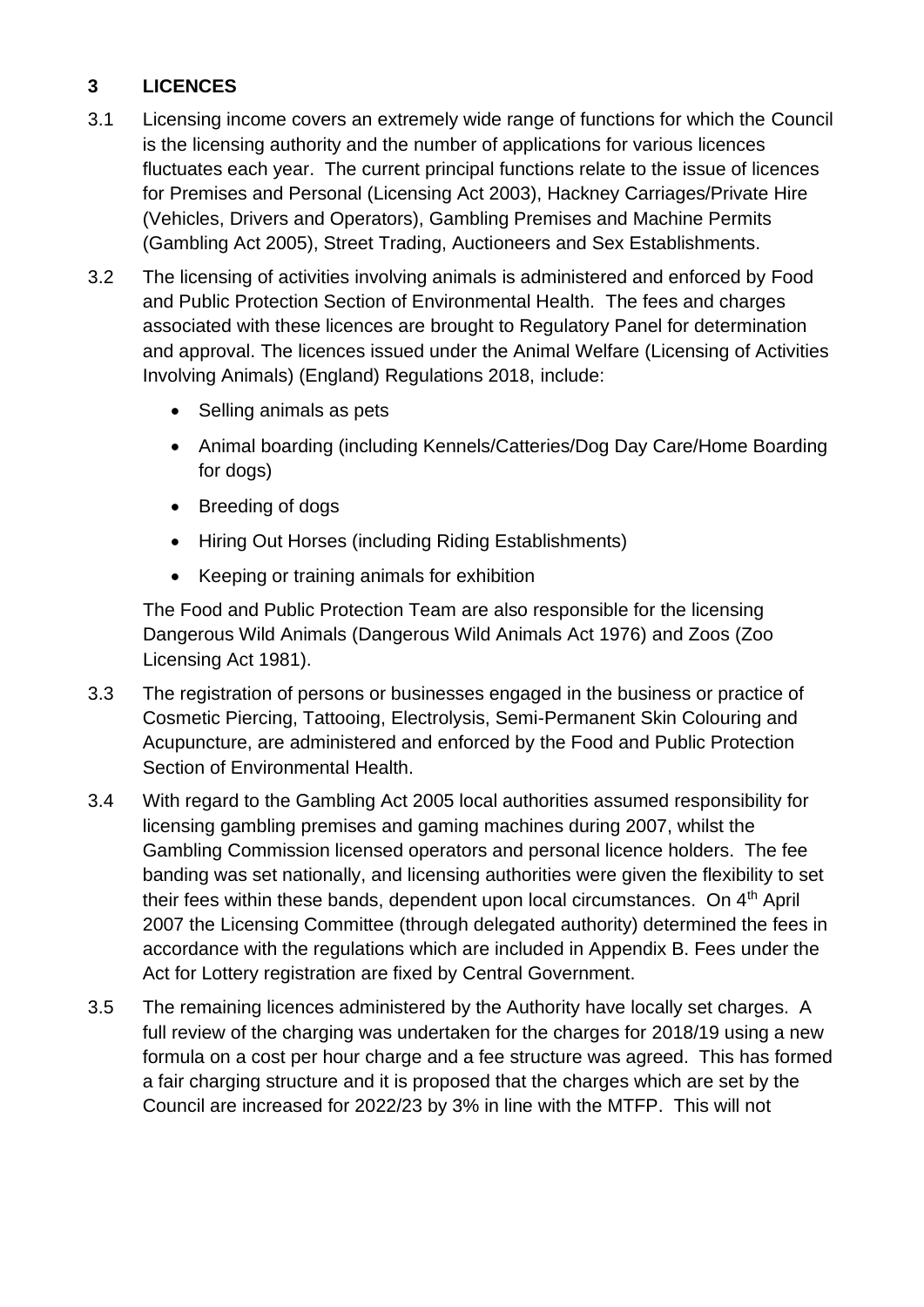compromise the Council's position as a fair charging authority and should achieve full cost recovery for the administration process.

# **4 LICENCING ACT 2003**

# **PREMISES LICENCES AND CLUB CERTIFICATES**

- 4.1 The total number of premises and club certificates currently licensed is 500. This will always fluctuate each year and applications for variations will continue. There was an impact in the 20/21 budget which continued into 2021/22 budget due to a reduction in applications and events due to Covid-19. However it is expected that this will not continue in 2022/23 and numbers will revert to pre 2020/21 levels.
- 4.2 The fee structure is fixed by central government and is based upon five nondomestic rateable value bands. There is no change in the fee structure and based upon the current number of licences issued, it is estimated that there will be an income of £95,000 in 2022/23 as set out in the fee bands at Appendix A.

## **PERSONAL LICENCES**

- 4.3 Any person who authorises the sale of alcohol requires a personal licence. All premises that are licensed for the sale of alcohol must therefore have a personal licence holder to authorise that sale.
- 4.4 We currently have a total of 2016 Personal Licences issued to date and a licence is issued for an indefinite period.
- 4.5 The Authority receives requests for amendments to licences are these are charged at £10.50.
- 4.6 There was a significant decrease in personal licence applications during the period 1<sup>st</sup> April – 1<sup>st</sup> September 2020 (10) compared to the same period in 2019 (42). For the same period in this current year the numbers of applications have risen to 25. It is expected that in 2022/2023 the numbers will revert to 2019/20 levels and an income of £3,500 is projected.

# **5 VEHICLE & DRIVERS LICENCES HACKNEY CARRIAGE VEHICLES**

5.1 Under the provision of the Local Government (Miscellaneous Provisions) Act 1976, the City Council may fix a reasonable fee to cover the cost of administration of Hackney Carriage Licences and vehicle inspections.

# **HACKNEY CARRIAGE DRIVER LICENCES**

5.2 The cost of a new driver licences reflect work that is currently undertaken with prospective new drivers. This includes advice, training, knowledge and communication tests, verification of Disclosure and Barring Service applications and an assessment on the initial application to determine the fitness and propriety of an applicant.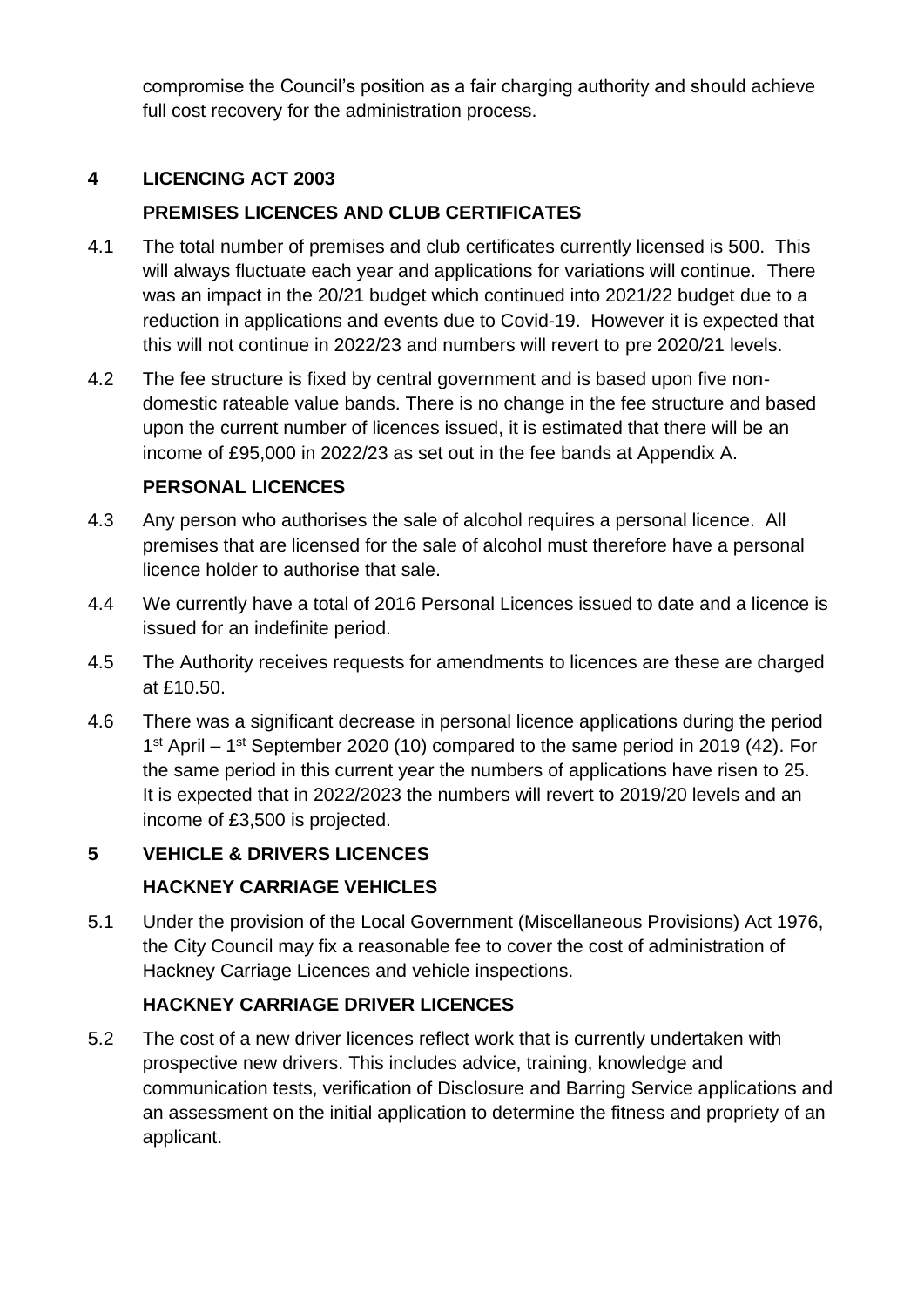- 5.3 Licences are issued for a 3 year period unless a request has been made for a 1 year licence and licenced Private Hire drivers who apply for a Hackney Carriage Drivers Licence are charged at a renewal rate.
- 5.4 Should Members resolve that an Unmet Demand Survey is commissioned as detailed in report GD 74/21 then £20 should be added to the proposed cost of the licence so that the cost of the survey is recouped via licence fees.

# **PRIVATE HIRE**

5.5 The Local Government (Miscellaneous Provisions) Act 1976 provides for the regulation of the private hire trade by means of the issue of licences for operators, vehicles and drivers.

# **PRIVATE HIRE DRIVER LICENCES**

- 5.6 The cost of a new driver licence reflects work that is currently undertaken with prospective new drivers. This includes advice, training, knowledge and communication tests, verification of Disclosure and Barring Service applications and an assessment on the initial application to determine the fitness and propriety of an applicant.
- 5.7 Licences are issued for a 3 year period unless a request has been made for a 1 year licence and licenced Hackney Carriage Drivers who apply for a Private Hire Drivers Licence are charged at a renewal rate.

## **New costs for Licensed Drivers**

- 5.8 In order to ensure that the Council have a driver's complete driving history, thus enabling a fully informed decision to be made in respect of an application, the Council upon new application and annually thereafter will undertake a check on licensed drivers DVLA driving licence.
- 5.9 Currently this is undertaken by staff using Gov.uk. However, this is very time consuming if the driver does not provide a code and some licences cannot be accessed. Therefore, this is to be carried out in future by an external company and applicants are required to complete a mandate authorising access to their DVLA driving licence record. The checks will then be automatically undertaken on a annual basis or at any time the Council wishes to check the status of a licence. The cost of the service will be incorporated into the licence fee.

#### **National Register of refusals and revocations (NR3)**

5.10 The Council will subscribe to the National Register of Hackney Carriage and PHV driver licence refusals and revocations, the 'national register of refusals and revocations' or NR3 as it is more commonly known. The council will search the national database in all cases where an application is made for a new hackney carriage or private hire driver licence and when an application is made for the renewal of these licences.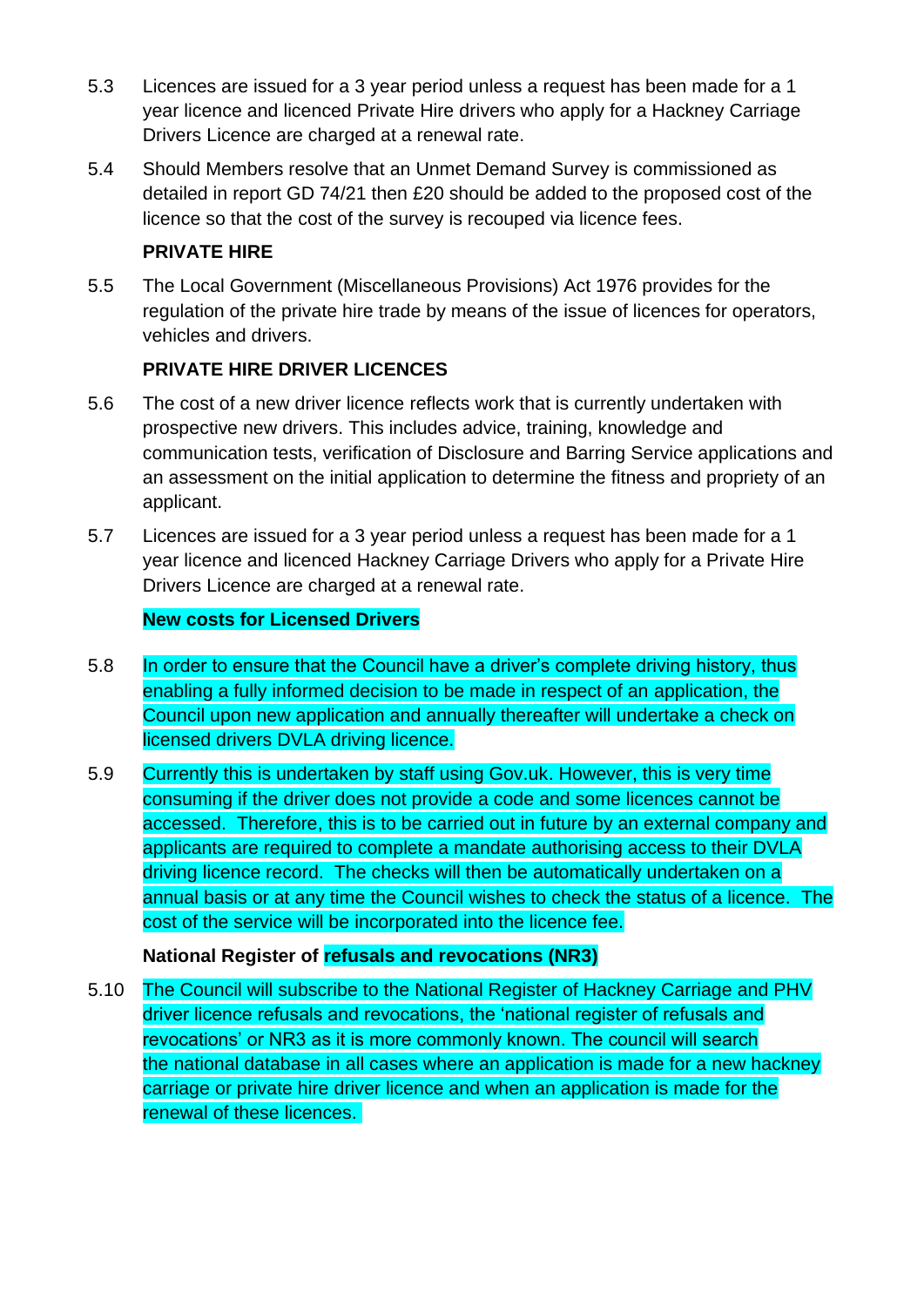#### 5.11 The Council will also place drivers who have been refused a licence or have had their licence revoked on the database.

- 5.12 The charges for the Driver licences for both Hackney Carriage and Private Hire have increased due to the inclusion of the costs of subscribing to the NR3 database and the cost of DVLA driver licence checks via GBG as detailed above. Licensed drivers not renewing in 2022/23 will be required to pay the costs of the NR3 and Driving Licence Checks for the years remaining on their current licence.
- 5.13 The fees for drivers, vehicles and operators, which aim to generate income of £80,000 for Hackney Carriage and £30,400 for Private Hire in 2022/23, are set out in Appendix A.

## **6 SEX ESTABLISHMENTS**

6.1 The City Council has issued two sex establishment licences. It is proposed that the fee is set to £2,250 for a new application and £2,060 for a renewal application. It is estimated that the income received is £4,120 in 2022/23.

## **7 AUCTIONEERS**

7.1 We only have one premise which requires licensed auctioneers. Currently we have 17 licensed Auctioneers. The estimated income in 2021/22 is £700.

## **8 PLEASURE BOATS & BOATMEN**

8.1 The number of pleasure boats and boatmen has remained static in recent years and the income target is set at £500 for 2022/23.

## **9 SCRAP METAL DEALERS**

- 9.1 The Scrap Metal Dealers Act 2013 which commenced on 1st October 2013 brings together two earlier pieces of legislation that covered Scrap Metal and Motor Salvage Operators. The licence covers a three-year period and the income is appropriated accordingly.
- 9.2 The Executive set the fee for Scrap Metal Licensing hand a recommendation is made to the Executive to agree the fees detailed at Appendix A.
- 9.3 The current renewals expect to generate income of £3,000 in 2022/23, as set out in Appendix A.

#### **10 STREET TRADING**

- 10.1 The Council issues Street Trading Consents on an annual and occasional basis. The number of consents issued decreased between 2017 and 2020. However there has been an increase during the past 12 months and the number of annual consents issued has risen from 15 to 22.
- 10.2 The number of Occasional Street Trading Consents issued has remained low at 1 but there is expected to be a rise in the number during 2022/23 as the number of events taking place which would require an OST are slowly increasing.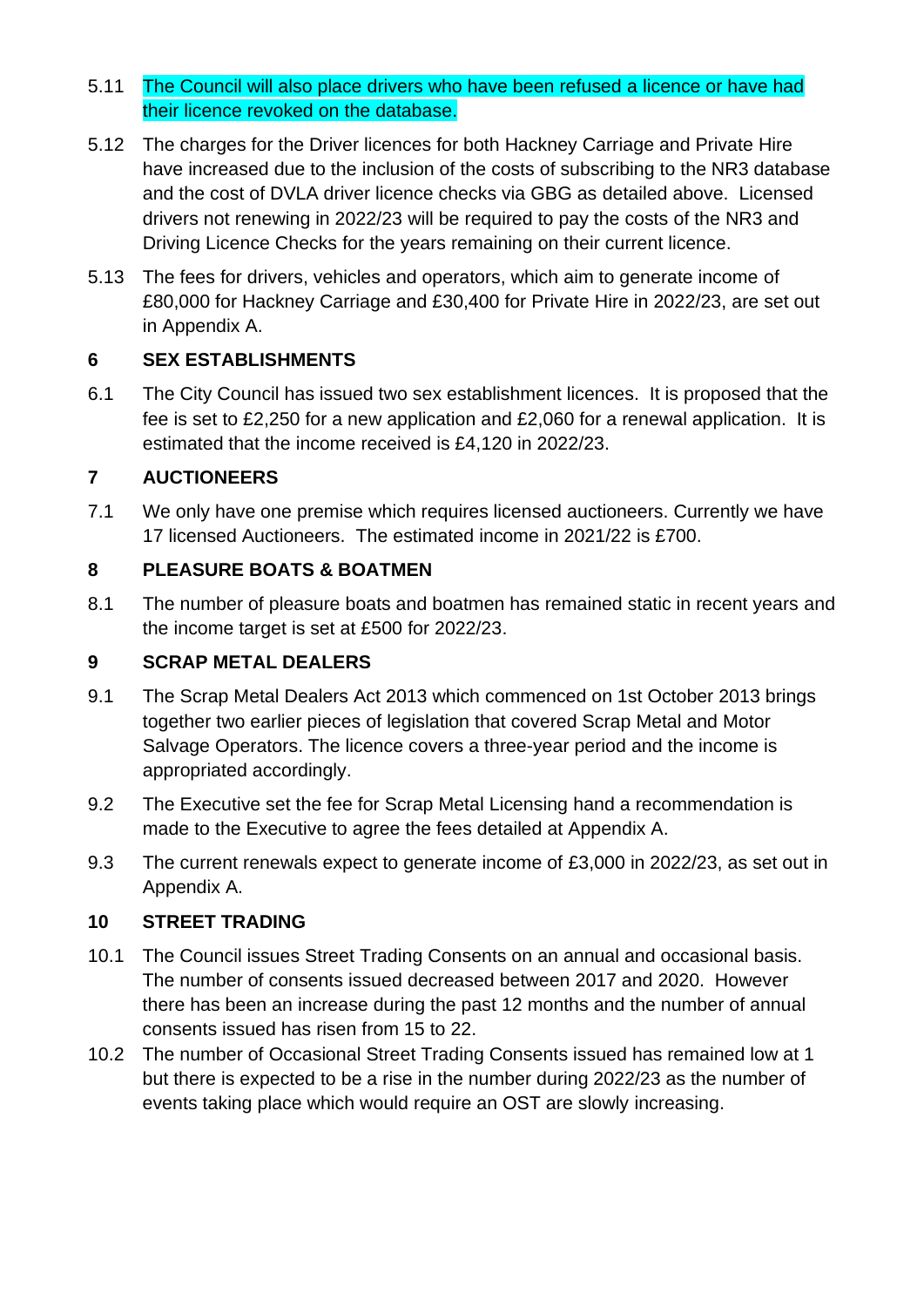10.3 Based upon the current numbers of consents it is estimated that this will generate an estimated annual income of £4,500 in 2022/23.

# **11 ANIMAL WELFARE LICENSING**

# **ANIMAL WELFARE (LICENSING OF ACTIVITIES INVOLVING ANIMALS)**

- 11.1 The Animal Welfare (Licensing of Activities Involving Animals) (England) Regulations 2018 requires licences for the following animal activities:
	- Selling animals as pets
	- Animal boarding (including Kennels/Catteries/Dog Day Care/Home Boarding for dogs)
	- Breeding of dogs
	- Hiring Out Horses (including Riding Establishments)
	- Keeping or training animals for exhibition

Fees have been increased by 3% in line with the Corporate Charging Policy. Based on the proposed fees and charges, an estimated income of £8,000 will be generated in 2022/23 for animal activity related licences.

# **DANGEROUS WILD ANIMALS**

11.2 In line with the Corporate Charging Policy, the fee for an individual to hold a Dangerous Wild Animal Licence has been increased by 3%. The licence will be issued for 2 years and a compliance visit will be made in the second year. The cost of the compliance visit is incorporated into the grant of licence fee. The full fee structure is detailed in Appendix B. We currently have no licences issue under the Dangerous Wild Animals Act 1976.

# **ZOO LICENSING**

11.3 In line with the Corporate Charging Policy, the fees associated with an individual/organisation applying for a Zoo Licence has been increased by 3%. On application for a new zoo licence, the law indicates that a licence will be issued for a 4-year period in the first instance. The applicant is then required to apply for their licence renewal in the 4th year. If successful, a 6-year licence will then be issued and renewed thereafter every 6 years. The Application Fee and Grant of Licence Fee will cover the full term of the licence. The full fee structure is detailed in Appendix B. We currently have no licences issue under the Zoo Licensing Act 1981.

# **12 COSMETIC PIERCING, TATTOOING, ELECTROLYSIS & ACUPUNCTURE**

12.1 Any person or businesses engaged in the business or practice of Cosmetic Piercing, Tattooing, Electrolysis, Semi-Permanent Skin Colouring and Acupuncture,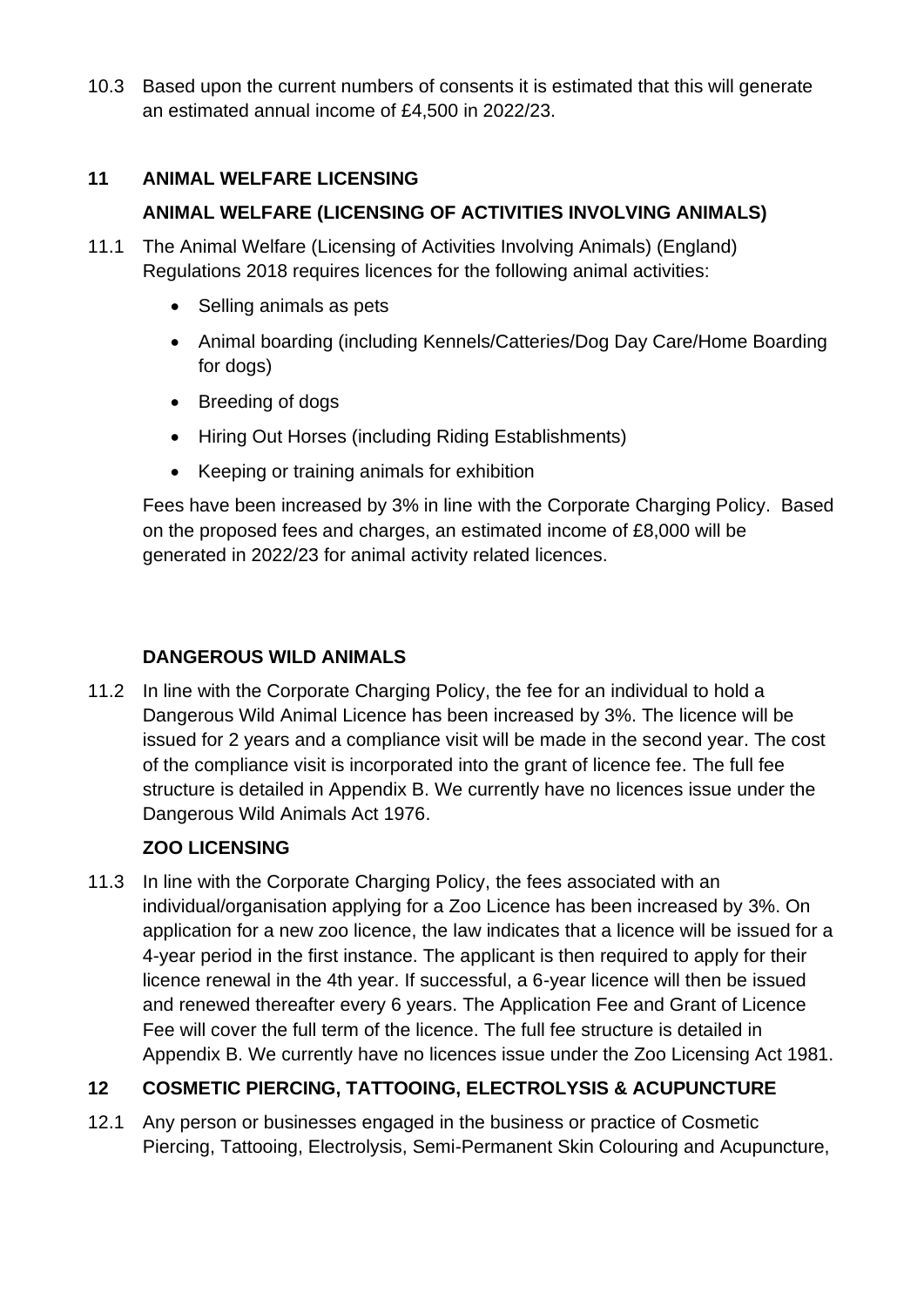must be registered with their Local Authority. This is a one-off registration and is not subject to renewal requirement. A 3% increase has been applied to registration applications during 2022/23. The administration and enforcement of the registration provisions is undertaken by officers of the Food and Public Protection Team. The current fee should generate an income of approximately £1,000 in 2022/23.

## **13 GAMBLING ACT 2005**

## **LOTTERY LICENCES**

13.1 The fee for lottery registrations is determined by central government and is at present £40 and the renewal fee is £20; these charges were last increased in September 2007. There has been a decrease in the number of applications received over recent years and the income target has been reduced to reflect this. The current fee should generate approximately £3,800 in 2022/23.

## **GAMBLING PREMISES AND MACHINE PERMITS**

- 13.2 The fee bands are set by central government and the Licensing Committee sets its own fees within these limits, based upon full cost recovery of providing the licensing service. These fees were determined on 4<sup>th</sup> April 2007 by this committee and we continue to recover the full cost of providing the service and no change is recommended.
- 13.3 At the current level of fees, an estimated income of £14,000 for Gambling Premises and Machine Permits will be received during 2022/23 which is set out in Appendix C.

# **14 SUMMARY OF INCOME GENERATED**

14.1 The introduction of the charges proposed is an estimate (based upon the current and estimated number of licences) to generate income of £239,500 for the Licensing Section, and £9,000 for Environmental Health in 2022/23 which is summarised in the table below: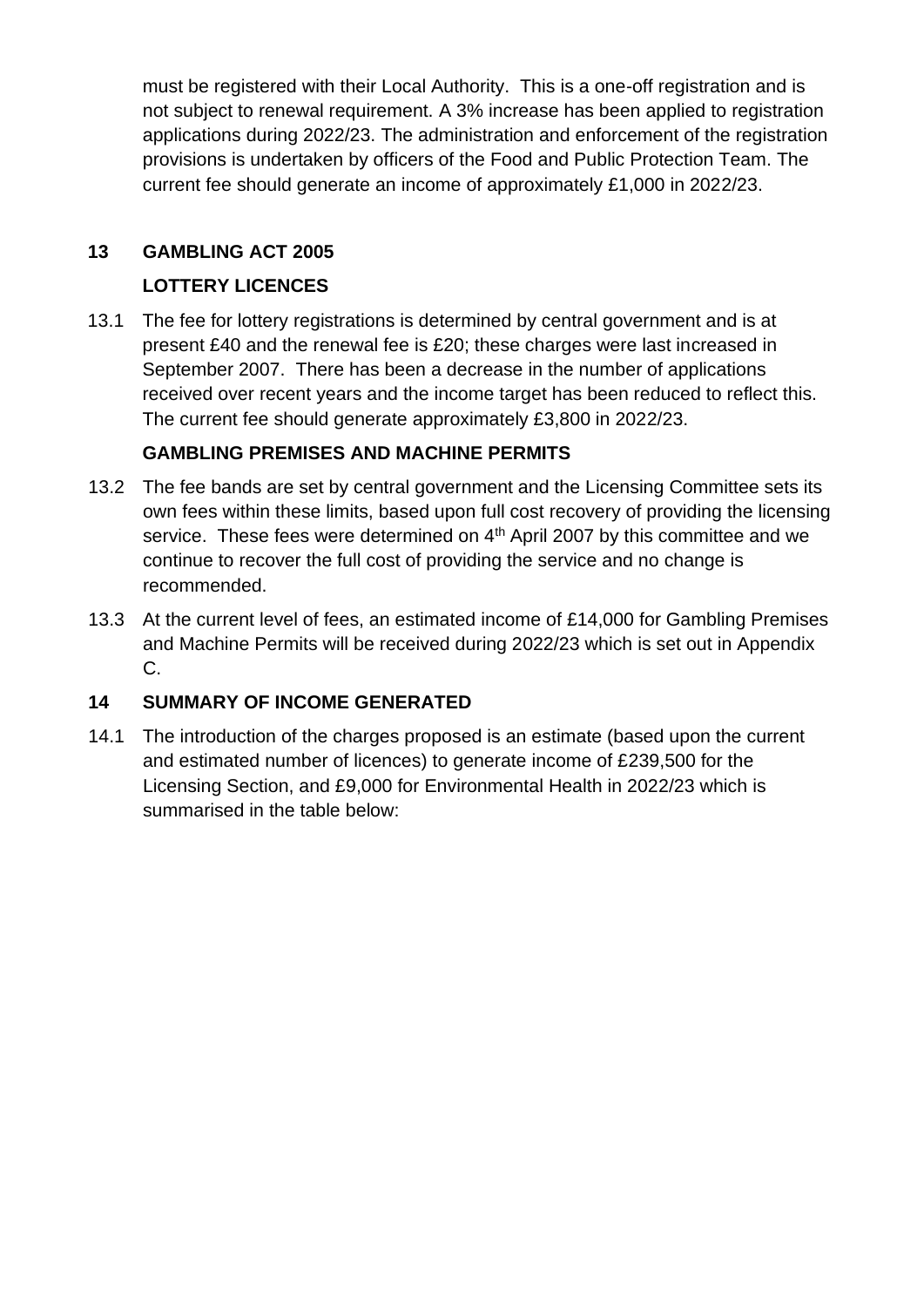| <b>Service Area</b>                                         | <b>Updated</b><br><b>Budget</b><br>2021/22 | <b>MTFP</b><br><b>Target</b><br>2022/23 | <b>Original</b><br><b>Estimate</b><br>2022/23 | <b>Shortfall or</b><br>(Excess)<br>over MTFP |         |
|-------------------------------------------------------------|--------------------------------------------|-----------------------------------------|-----------------------------------------------|----------------------------------------------|---------|
| Licensing Act 2003 - Premises                               | 90,000                                     | 90,000                                  | 95,000                                        | (5,000)                                      | $\star$ |
| Licensing Act 2003 - Personal<br>Licences                   | 3,000                                      | 3,000                                   | 3,500                                         | (500)                                        | $\star$ |
| Gambling Act 2005 - Lotteries                               | 3,800                                      | 3,800                                   | 3,800                                         | $\mathbf 0$                                  | $\star$ |
| Gambling Act 2005 - Premises<br>and Gaming Machines         | 14,000                                     | 14,000                                  | 14,000                                        | $\mathbf 0$                                  | $\star$ |
| <b>Hackney Carriage</b>                                     | 80,000                                     | 80,000                                  | 80,000                                        | $\mathbf 0$                                  |         |
| <b>Private Hire</b>                                         | 30,400                                     | 30,400                                  | 30,400                                        | $\mathbf 0$                                  |         |
| <b>Sex Establishment</b>                                    | 4,000                                      | 4,000                                   | 4,100                                         | (120)                                        |         |
| Auctioneers                                                 | 600                                        | 600                                     | 700                                           | (100)                                        |         |
| <b>Pleasure Boats</b>                                       | 500                                        | 500                                     | 500                                           | $\mathbf 0$                                  |         |
| <b>Scrap Metal</b>                                          | 2,900                                      | 2,900                                   | 3,000                                         | (100)                                        |         |
| <b>Street Trading</b>                                       | 4,000                                      | 4,000                                   | 4,500                                         | (500)                                        |         |
| <b>Total (Licensing)</b>                                    | 233,200                                    | 233,200                                 | 239,500                                       | (6, 300)                                     |         |
| <b>Animal Welfare Licensing</b>                             | 8,000                                      | 8,000                                   | 8,000                                         | $\mathbf 0$                                  |         |
| Cosmetic Piercing, Tattooing,<br>Electrolysis & Acupuncture | 1,000                                      | 1,200                                   | 1,000                                         | 200                                          |         |
| <b>Total (Environmental Health)</b>                         | 9,500                                      | 9,500                                   | 9,000                                         | 500                                          |         |

**\*Fixed fee**

# **15 CONSULTATION**

Consultation to Date – None

Consultation Proposed - Hackney fees must be advertised in the local press after determination.

14.2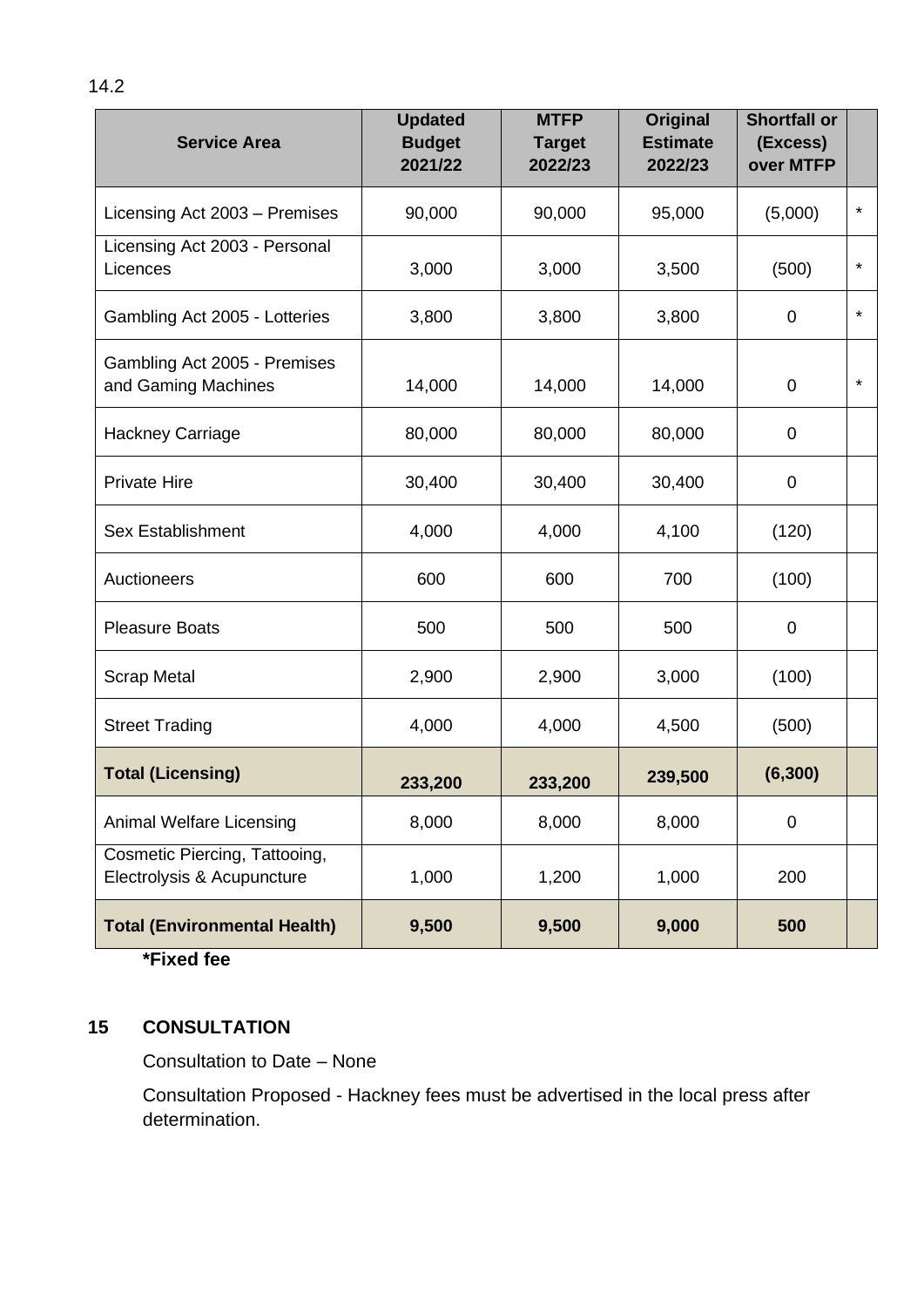#### **16 RECOMMENDATIONS**

The Regulatory Panel are recommended to:

- 16.1 Agree the charges as set out in Appendices 'A', 'B' and 'C' with effect from 1st April 2022.
- 16.2 Make a recommendation to the Executive to agree the charges for the Scrap Metal Act Fees for 2022/23.

## **17 REASONS FOR RECOMMENDATIONS**

To ensure that the City Council's Corporate Charging Policy is complied with and sufficient income is generated to cover the costs associated with administering and enforcing the Council's statutory licensing function

| <b>Contact Officer:</b> | Nicolae.edwards@carlisle.gov.uk                       | Ext: | 7025 |  |  |  |
|-------------------------|-------------------------------------------------------|------|------|--|--|--|
|                         | Andrew.Smith@carlisle.gov.uk                          |      | 7098 |  |  |  |
| <b>Appendices</b>       | A - Charging Structure 2022/23 - Licensing Act & Misc |      |      |  |  |  |
| attached to report:     | B - Proposed Charging 2022/23 - Animal Welfare        |      |      |  |  |  |
|                         | C - Proposed Charges 2022/23 - Gambling               |      |      |  |  |  |

**Note: in compliance with section 100d of the Local Government (Access to Information) Act 1985 the report has been prepared in part from the following papers:**

**• None**

# **CORPORATE IMPLICATIONS/RISKS:**

#### **LEGAL –**

- 1. In accordance with Article 13(2) of the EU Services Directive and Regulation 18(4) of the Provision of Services Regulations 2009, any fees charged in relation to licences and authorisations must seek to recover the actual cost of the application process and must not be used to raise funds. The licensing authority cannot make a profit from licence fees and must carry forward any surplus. However, the authority can recoup deficits.
- 2. Under the Local Government (Miscellaneous Provisions) Act 1976, the City Council can only charge a level of fees which is sufficient to cover the reasonable costs of administering and enforcing the Hackney Carriage and Private Hire licensing function. The 1976 Act lays down as statutory process for varying fees for Hackney Carriage Proprietors, Private Hire Vehicle licences and Private Hire Operators' licences.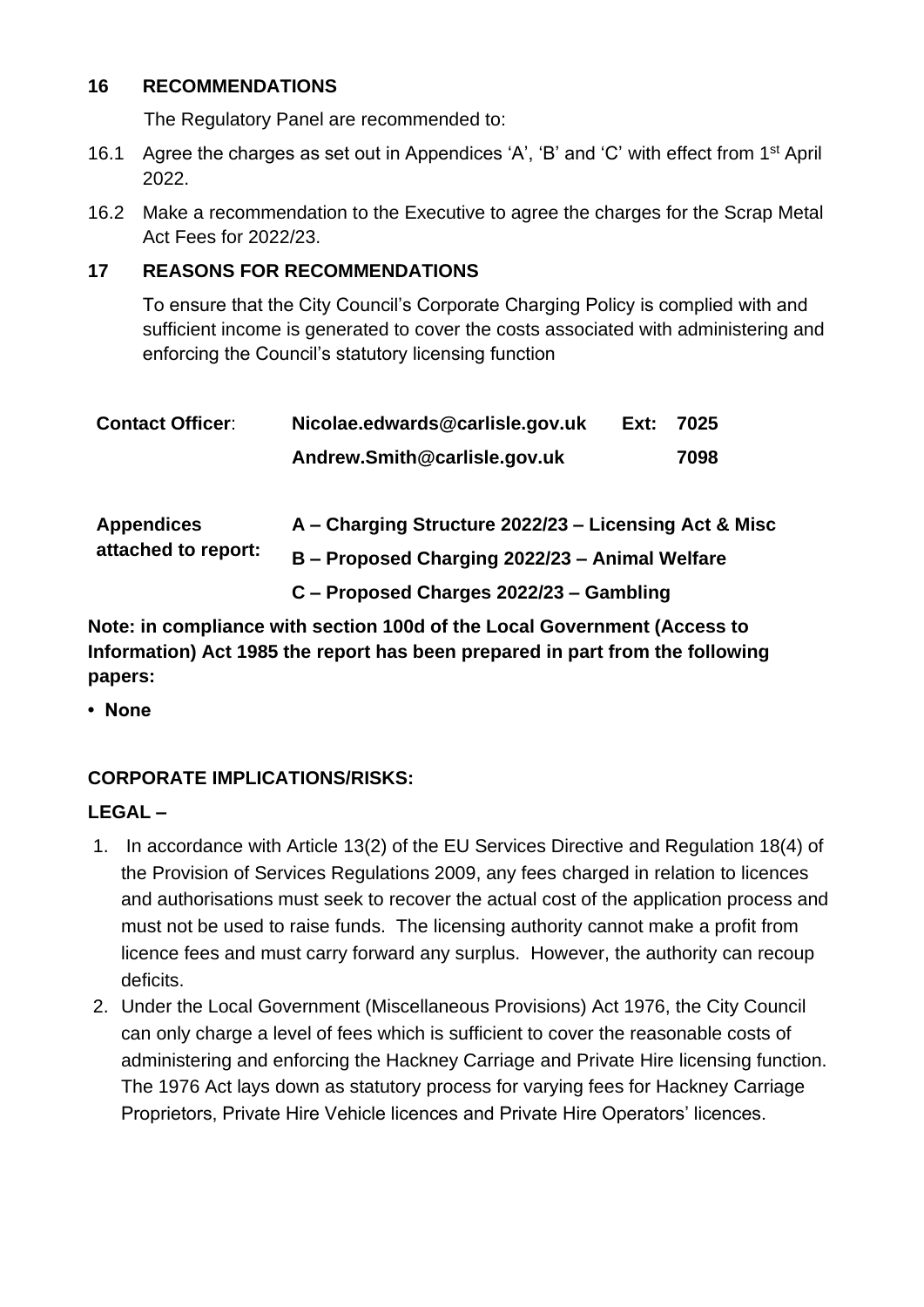- 3. This issue of Hackney Carriage and Private Hire licences and the amount of any charge for their issue is excluded from being and executive function by regulation 2(6) and Schedule 1 of the Local Authorities (Functions and Responsibilities) (England) Regulations 2000.
- 4. Failure to consult and advertise in accordance with statute may lead to a legal challenge by judicial review.

**FINANCE –** The acceptance of the charges highlighted in this report will result in an anticipated level of income of £248,500 (£239,500 Licensing and £9,000 Environmental Health) against the MTFP target of £242,400. This represents an increase of £6,100 which will be retained within the service.

#### **EQUALITY – None**

**INFORMATION GOVERNANCE –** The changes referenced at points 5.8-5.10 will require amendments to data protection documentation such as the application form and privacy notice. Advice given to ensure an appropriate Data Processing Agreement is in place with the third-party organisation, and that the process detailed is lawful.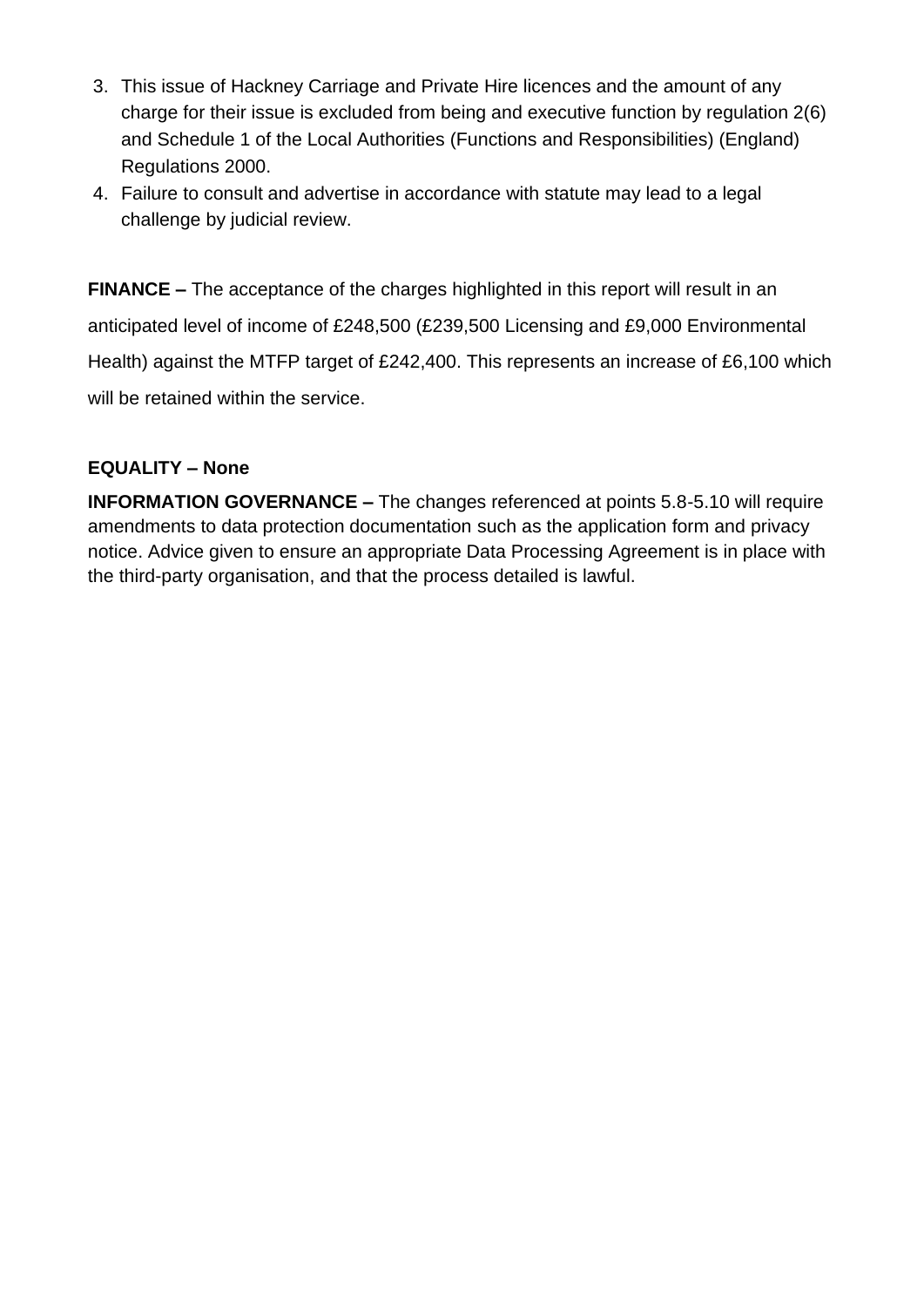# **Charging structure – Licensing 2022/23**

|          |                 | <b>New</b> | <b>Charge from</b><br>01/04/21 | <b>Charge from</b><br>01/04/22 | <b>Implementation</b><br><b>Date</b> |
|----------|-----------------|------------|--------------------------------|--------------------------------|--------------------------------------|
|          |                 |            | <b>Annual Fee</b>              | <b>Annual Fee</b>              |                                      |
|          | <b>Band A</b>   | 100.00     | 70.00                          | 70.00                          | 24/11/05                             |
|          | <b>Band B</b>   | 190.00     | 180.00                         | 180.00                         | 24/11/05                             |
| Premises | <b>Band C</b>   | 315.00     | 295.00                         | 295.00                         | 24/11/05                             |
|          | <b>Band D</b>   | 450.00     | 320.00                         | 320.00                         | 24/11/05                             |
|          | <b>Band E</b>   | 635.00     | 350.00                         | 350.00                         | 24/11/05                             |
|          | <b>Personal</b> | 37.00      | Amendment-                     | Amendment                      | 24/11/05                             |
|          | <b>Licence</b>  |            | 10.50                          | 10.50                          |                                      |

# **Licensing Act 2003 (charges are currently set by the Home Office)**

# **Vehicles - Hackney Carriages**

|                                                  |            | Charge from 01/04/21 | <b>Proposed Charge from</b><br>01/04/22 |
|--------------------------------------------------|------------|----------------------|-----------------------------------------|
| <b>Hackney Carriage</b>                          | <b>New</b> | 247.00               | 254.00 (*274.00)                        |
| <b>Vehicle</b>                                   | Renewal    | 206.00               | 212.00 (*232.00)                        |
| <b>Hackney Carriage</b>                          | <b>New</b> | 180.00               | 200.00                                  |
| Driver - 1 year                                  | Renewal    | 119.00               | 135.00                                  |
| <b>Hackney Carriage</b>                          | <b>New</b> | 309.00               | 355.00                                  |
| Driver - 3 year                                  | Renewal    | 212.00               | 255.00                                  |
| <b>Certificate of Compliance (COC)</b>           |            | 11.00                | 11.00                                   |
| <b>Transfer of Licence</b>                       |            |                      | 35.00                                   |
| <b>Change of Vehicle</b>                         |            | 54.00                | 55.00                                   |
| <b>Duplicate Licence</b>                         |            | 14.00                | 14.50                                   |
| <b>Test Fee</b>                                  |            | 56.00                | 57.00                                   |
| <b>Test Fee DNTU</b>                             |            | 28.00                | 28.50                                   |
| <b>Retest Fee</b>                                |            | 40.00                | 41.00                                   |
| <b>New Licence Plate</b>                         |            | 15.00                | 15.00                                   |
| <b>**DVLA Licence Check (per year)</b>           |            | new                  | 5.00                                    |
| <b>**NR3 Database contribution (per</b><br>year) |            | new                  | 6.00                                    |

**\*** cost of Hackney Carriage licence if Unmet Demand Survey Commissioned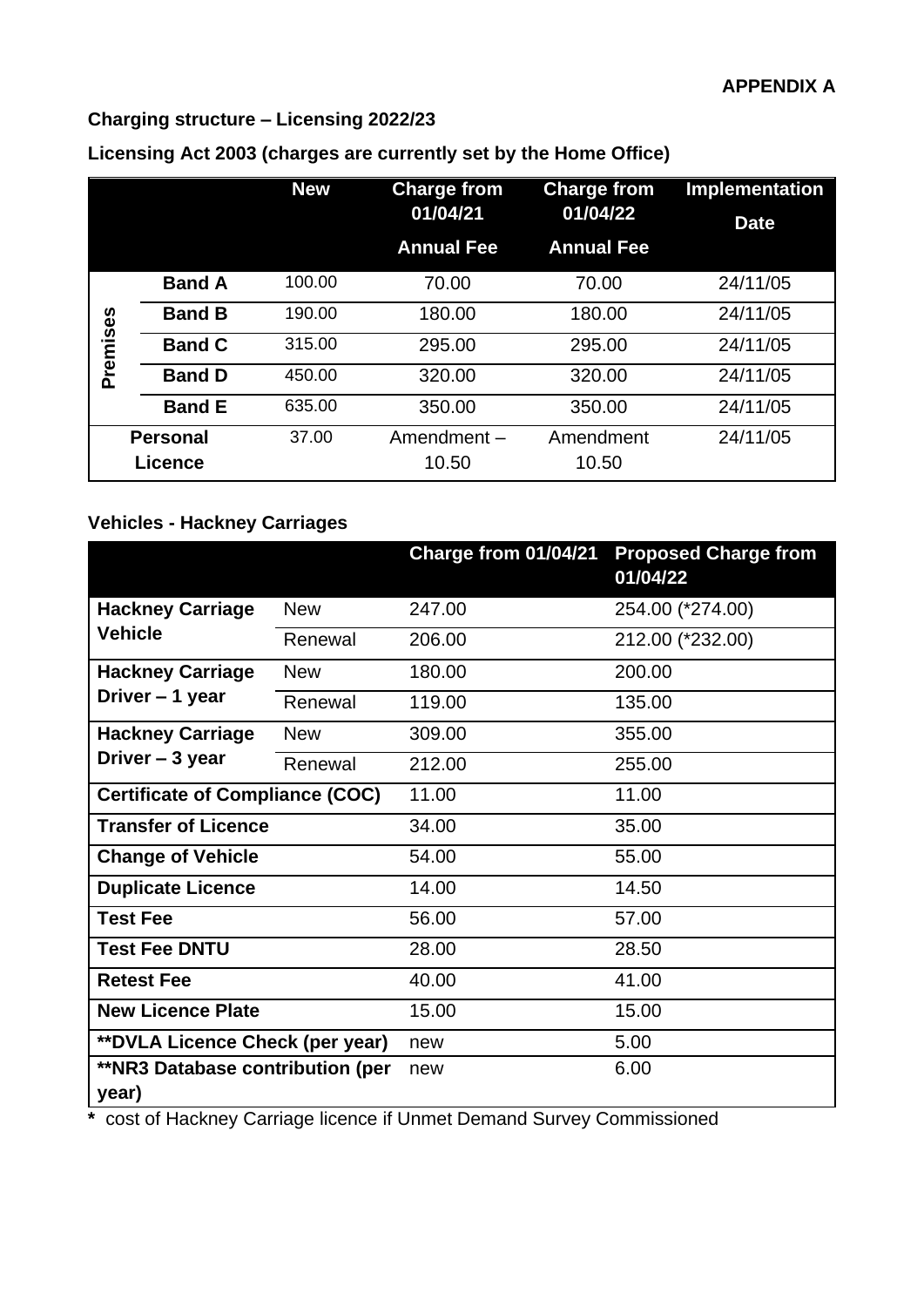**\*\***costs are incorporated in the HC/PH driver application fee – those drivers not due to renew will need to pay costs from April 2022 for the years left on their current licence.

## **Vehicles – Private Hire**

|                          |                                        |            | <b>Charge from</b><br>01/04/21 | <b>Proposed Charge</b><br>from 01/04/22 |
|--------------------------|----------------------------------------|------------|--------------------------------|-----------------------------------------|
|                          | <b>Private Hire Vehicle</b>            | <b>New</b> | 237.00                         | 244.00                                  |
|                          |                                        | Renewal    | 180.00                         | 185.00                                  |
|                          | <b>Private Hire Driver</b>             | <b>New</b> | 180.00                         | 200.00                                  |
| – 1 year                 |                                        | Renewal    | 119.00                         | 135.00                                  |
|                          | <b>Private Hire Driver</b>             | <b>New</b> | 309.00                         | 355.00                                  |
| $-3$ year                |                                        | Renewal    | 212.00                         | 255.00                                  |
|                          | <b>Certificate of Compliance (COC)</b> |            | 11.00                          | 11.00                                   |
|                          | <b>Transfer of Licence</b>             |            | 34.00                          | 35.00                                   |
| <b>Change of Vehicle</b> |                                        |            | 54.00                          | 55.00                                   |
|                          | <b>Duplicate Licence</b>               |            | 14.00                          | 14.00                                   |
| <b>Test Fee</b>          |                                        |            | 56.00                          | 57.00                                   |
|                          | <b>Test Fee DNTU</b>                   |            | 28.00                          | 29.00                                   |
|                          | <b>Retest Fee</b>                      |            | 40.00                          | 41.00                                   |
|                          | 1-5 Vehicles                           | 1 Year     | 226.00                         | 232.00                                  |
|                          |                                        | 5 Year     | 535.00                         | 550.00                                  |
|                          | 6-10 Vehicles                          | 1 Year     | 300.00                         | 310.00                                  |
|                          |                                        | 5 Year     | 680.00                         | 700.00                                  |
|                          | $11 - 20$                              | 1Year      | 350.00                         | 360.00                                  |
| Private Hire Operator    | <b>Vehicles</b>                        |            |                                |                                         |
|                          |                                        | 5 Year     | 788.00                         | 810.00                                  |
|                          | $21 - 30$                              | 1 Year     | 397.00                         | 408.00                                  |
|                          | <b>Vehicles</b>                        |            |                                |                                         |
|                          |                                        | 5 Year     | 948.00                         | 975.00                                  |
|                          | <b>New Licence Plate</b>               |            | 15.00                          | 15.00                                   |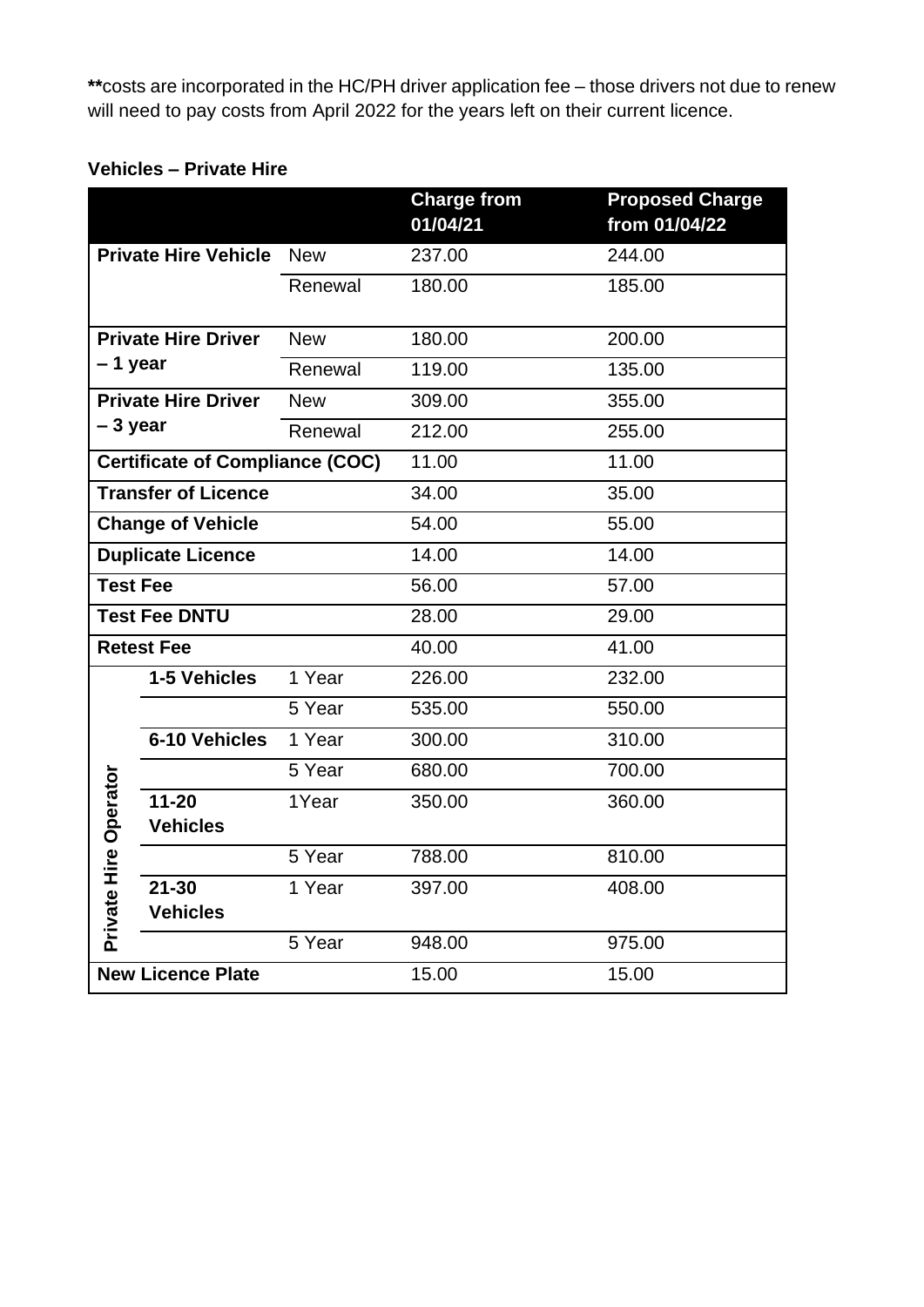## **Miscellaneous Licences**

|                                                |                                  | <b>Charge from</b><br>01/04/21    | <b>Proposed Charge</b><br>from 01/04/22 |
|------------------------------------------------|----------------------------------|-----------------------------------|-----------------------------------------|
| <b>Auctioneers</b>                             |                                  | 48.00                             | 48.00                                   |
| <b>Sex</b><br><b>Establishments</b>            | <b>New</b>                       | 2120.00                           | 2250.00                                 |
|                                                | Renewal                          | 2000.00                           | 2000.00                                 |
|                                                | Variation                        | 265.00                            | 265.00                                  |
|                                                | <b>Transfer</b>                  | 130.00                            | 130.00                                  |
| <b>Street Trader</b>                           | <b>New</b>                       | 250.00                            | 250.00                                  |
|                                                | Renewal                          | 227.00                            | 227.00                                  |
|                                                | Change of site                   | new                               | 50.00                                   |
|                                                | Occasional                       | 54.00                             | 54.00                                   |
|                                                |                                  | 33.00 (annual<br>consent holders) | 33.00                                   |
| <b>Scrap Metal</b><br><b>Collector</b>         | <b>New</b>                       | 278.00                            | 286.00                                  |
|                                                | Renewal                          | 278.00                            | 286.00                                  |
|                                                | Vary Name/Address                | 30.00                             | 30.00                                   |
| <b>Scrap Metal Site</b>                        | <b>New</b>                       | 494.00                            | 510.00                                  |
|                                                | Renewal                          | 453.00                            | 465.00                                  |
|                                                | Vary Name                        | 30.00                             | 30.00                                   |
|                                                | Vary Site Manager                | 75.00                             | 75.00                                   |
|                                                | Vary Collector to<br><b>Site</b> | 210.00                            | 210.00                                  |
|                                                | <b>Add Site</b>                  | 150.00                            | 150.00                                  |
| <b>Boats</b>                                   | 1-20 vessels                     | 410.00                            | 420.00                                  |
|                                                | 21-30 vessels                    | 460.00                            | 470.00                                  |
| <b>Boatman</b>                                 | <b>New</b>                       | 38.00                             | 39.00                                   |
|                                                | Renewal                          | 30.00                             | 31.00                                   |
| <b>Miscellaneous</b><br><b>Duplicate Items</b> |                                  | 13.50                             | 14.00                                   |
| <b>Cosmetic Skin</b>                           | <b>Premises Registration</b>     | 121.00                            | 125.00                                  |
| <b>Piercing / Tattooing</b>                    | <b>Personal Registration</b>     | 121.00                            | 125.00                                  |
| <b>Acupuncture</b>                             | <b>Premises Registration</b>     | 121.00                            | 125.00                                  |
|                                                | <b>Personal Registration</b>     | 121.00                            | 125.00                                  |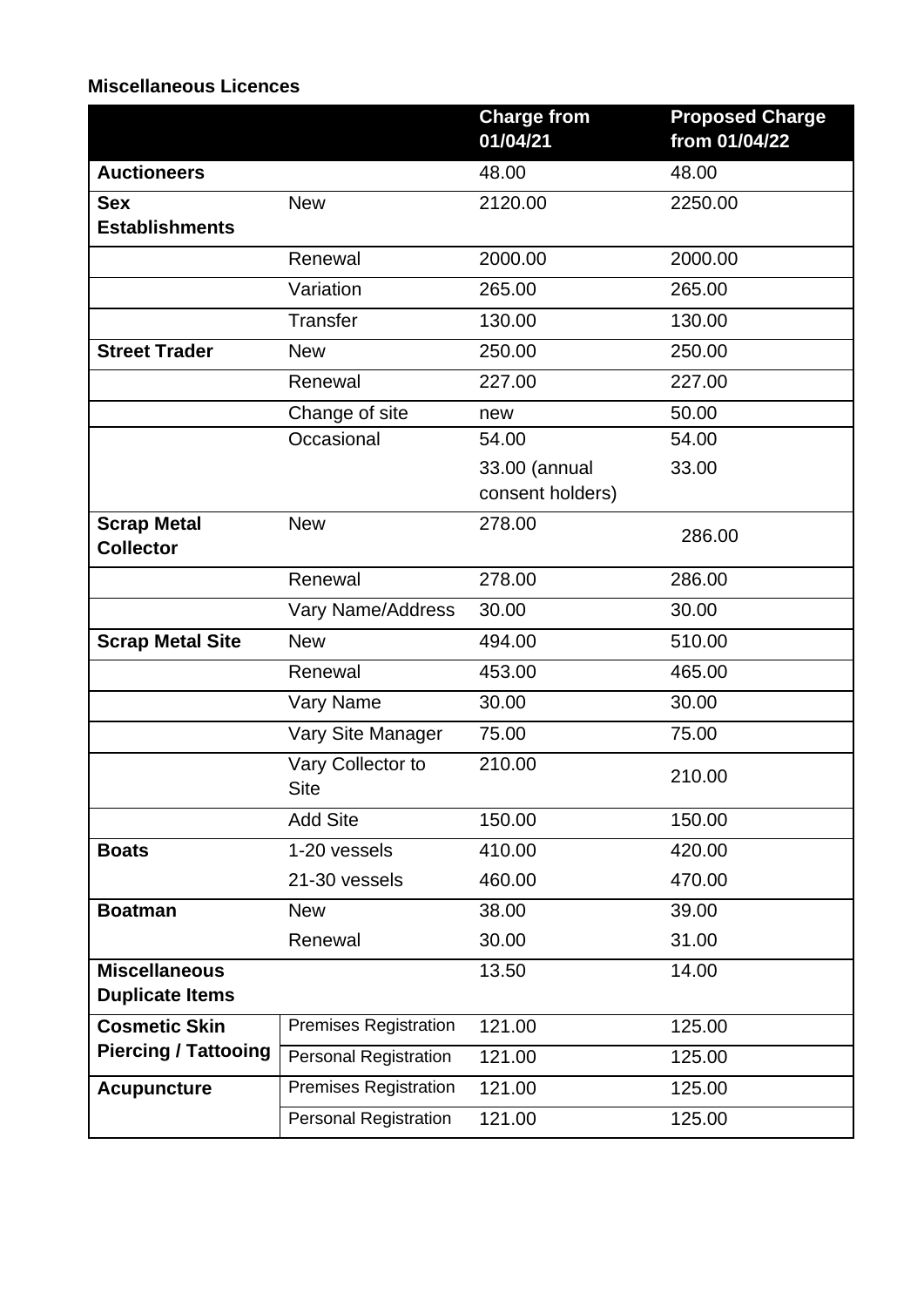## **Licensing of Activities Involving Animals 2022/23**

|                                                                                                                     |                                                    |               | <b>PART A Application</b><br>Fee |            | PART B Grant of<br>Licence Fee |        | <b>Total</b>                            | <b>Additional Cost to Applicant</b>        |
|---------------------------------------------------------------------------------------------------------------------|----------------------------------------------------|---------------|----------------------------------|------------|--------------------------------|--------|-----------------------------------------|--------------------------------------------|
|                                                                                                                     | <b>New</b>                                         | £             | 212.00                           | £          | 53.50                          | £      | 265.50                                  | + Vets Fee                                 |
| Riding Establishments / Hiring Out Horses                                                                           | Renewal                                            | f             | 183.00                           | £          | 53.50                          | £      | 236.50                                  | + Vets Fee                                 |
|                                                                                                                     | 2/3 Year Licences - Inspection Fee                 | £             | 141.00                           | £          | 0.00                           | £      | 141.00                                  | Nil                                        |
|                                                                                                                     | New                                                | £             | 183.00                           | £          | 53.50                          | £      | 236.50                                  | Nil                                        |
| Animal Boarding (inc Kennels, Catteries & Dog Day Care) Renewal                                                     |                                                    | £             | 163.00                           | £          | 53.50                          | £      | 216.50                                  | Nil                                        |
|                                                                                                                     | 2/3 Year Licences - Inspection Fee                 | Ι£            | 133.00                           | £          | 0.00                           | £      | 133.00                                  | Nil                                        |
|                                                                                                                     | <b>New</b>                                         | £             | 141.00                           | £          | 35.00                          | £      | 176.00                                  | Nil                                        |
| <b>Home Boarding</b>                                                                                                | Renewal                                            | £             | 128.00                           | £          | 35.00                          | £      | 163.00                                  | Nil                                        |
|                                                                                                                     | $2/3$ Year Licences - Inspection Fee $\mathcal{E}$ |               | 84.50                            | £          | 0.00                           | £      | 84.50                                   | Nil                                        |
|                                                                                                                     | <b>New</b>                                         | £             | 183.00                           | £          | 53.50                          | £      | 236.50                                  | + Vets Fee                                 |
| <b>Breeding Dogs</b>                                                                                                | Renewal                                            | £             | 163.00                           | £<br>53.50 | £                              | 216.50 | + Vets Fee where business identified as |                                            |
|                                                                                                                     | 2/3 Year Licences - Inspection Fee                 |               |                                  |            |                                | £      | 133.00                                  | High Risk following risk assessment<br>Nil |
|                                                                                                                     |                                                    | <b>E</b><br>£ | 133.00                           | £<br>£     | 0.00<br>53.50                  | £      |                                         | Nil                                        |
|                                                                                                                     | New                                                | £             | 177.00<br>155.50                 | £          | 53.50                          | £      | 230.50<br>209.00                        | Nil                                        |
| <b>Selling Animals as Pets</b>                                                                                      | Renewal                                            |               |                                  |            |                                |        |                                         |                                            |
|                                                                                                                     | 2/3 Year Licences - Inspection Fee E               |               | 133.00                           | £          | 0.00                           | £      | 133.00                                  | Nil                                        |
| <b>Keeping / Training Animals for Exhibition</b>                                                                    | 3 Year Licence (New / Renewal)                     | £             | 183.00                           | £          | 53.50                          | £      | 236.50                                  | Nil                                        |
| Additional Licensable Activities*                                                                                   | New / Renewal*                                     | £             | 84.50                            | £          | 53.50                          | £      | 138.00                                  | + Vets Fee if required                     |
|                                                                                                                     | 2/3 Year Licence - Inspection Fee* £               |               | 42.00                            |            | 0.00                           |        | 42.00                                   | Nil                                        |
| Variation to licence/re-evaluation of star rating - Animal<br>Boarding / Pet Shops / Keeping animals for exhibition | Variation                                          | £             | 133.00                           |            | N/A                            | £      | 133.00                                  | Nil                                        |
| Variation to licence/re-evaluation of star rating - Dog<br>Breeding / Hiring out horses                             | Variation                                          |               | 133.00                           |            | N/A                            | £      | 133.00                                  | + Vets Fee if required                     |
| Minor Variation of Licence (Administrative change)                                                                  | Variation                                          |               | 28.00                            |            | N/A                            | £      | 28.00                                   | Nil                                        |
| Transfer of Licence due to death of licensee                                                                        | <b>Transfer</b>                                    |               | 28.00                            |            | N/A                            | £      | 28.00                                   | Nil                                        |

**\* Where an application relates to more than one activity, the higher licence application/Issue fee will apply and the additional activity fee will also be payable for each additional licensable activity applied for. The inspection fee for 2/3-year licences will be applied for those where an additional licensable activity has been applied to the licence.**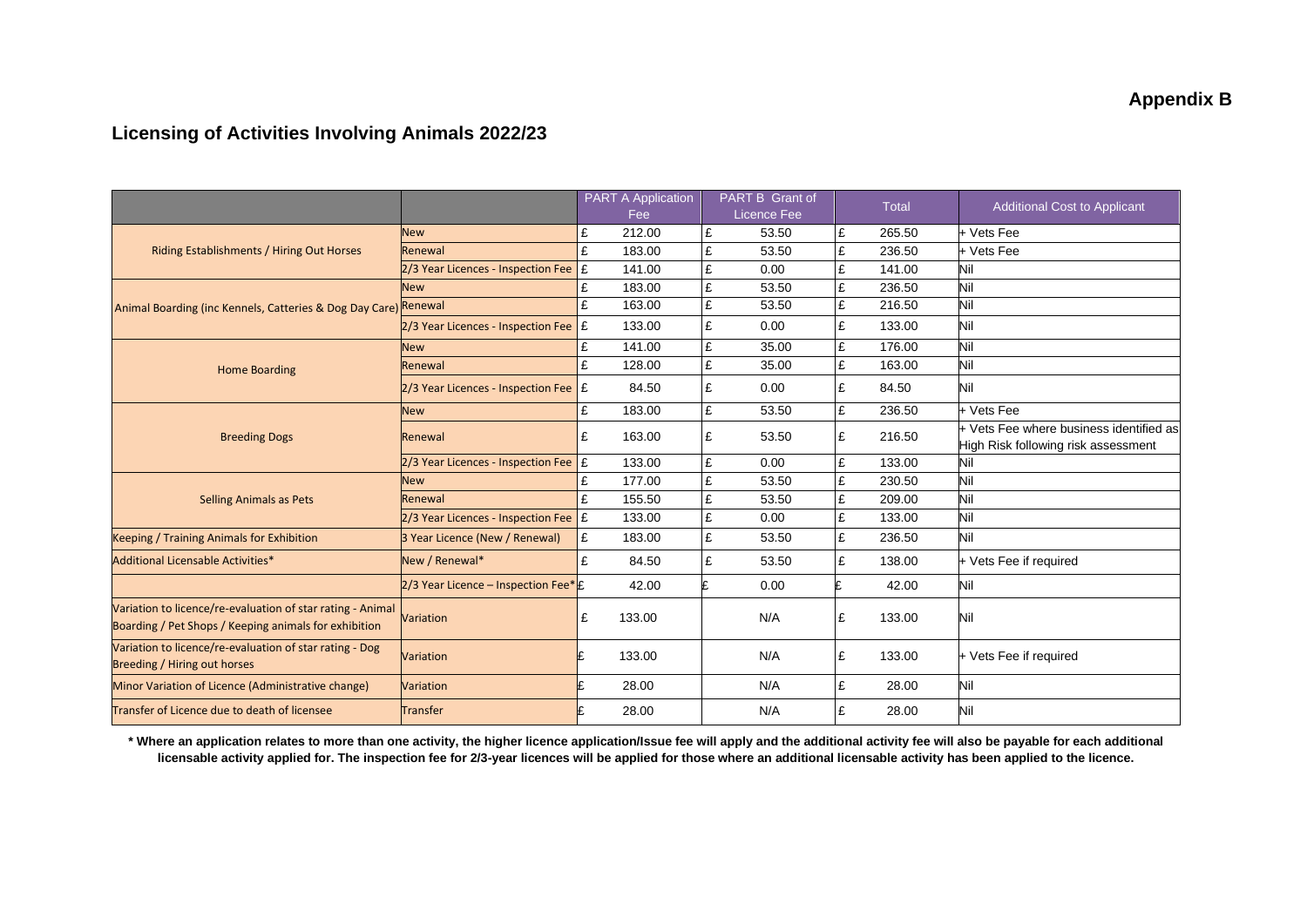|                                                                                                                                                                                                                |                                                | <b>PART A Application</b><br>(New/Renewal) Fee                                                                    | <b>PART B Grant of</b><br>Licence Fee | <b>Total</b> | Additional Cost to Applicant                          |
|----------------------------------------------------------------------------------------------------------------------------------------------------------------------------------------------------------------|------------------------------------------------|-------------------------------------------------------------------------------------------------------------------|---------------------------------------|--------------|-------------------------------------------------------|
| Dangerous Wild Animals<br>(2 Year Licence)                                                                                                                                                                     | New/Renewal (includes<br>inspection in year 2) | 308.00                                                                                                            | 133.00                                | 441.00       | + Specialist Vets Fee                                 |
|                                                                                                                                                                                                                | Variation                                      | 133.00                                                                                                            | 0.00                                  | 133.00       | Specialist Vets Fee (if required)                     |
| Zoo Licence<br>Fee calculated based on officer time spent considering<br>the application, conducting the inspections and the<br>expenses of the personnel involved (including visit by<br>DEFRA appointed Vet) | $New - 4$ -Year Licence                        | 344.00<br>Officer hourly rate of £68.70 will<br>be applied for applications<br>exceeding 5 hours of officer time) | 849.00                                | 1,193.00     | + DEFRA Vets Fee (Application / Year 1<br>and Year 4) |
|                                                                                                                                                                                                                | Renewal $-6$ -year<br>Licence                  | 344.00                                                                                                            | 1.273.00                              | 1.617.00     | + DEFRA Vets Fee (Year 3 and Year 6)                  |
|                                                                                                                                                                                                                | <b>Variation</b>                               | 133.00                                                                                                            | 0.00                                  | 133.00       | <b>DEFRA Vets Fee if required</b>                     |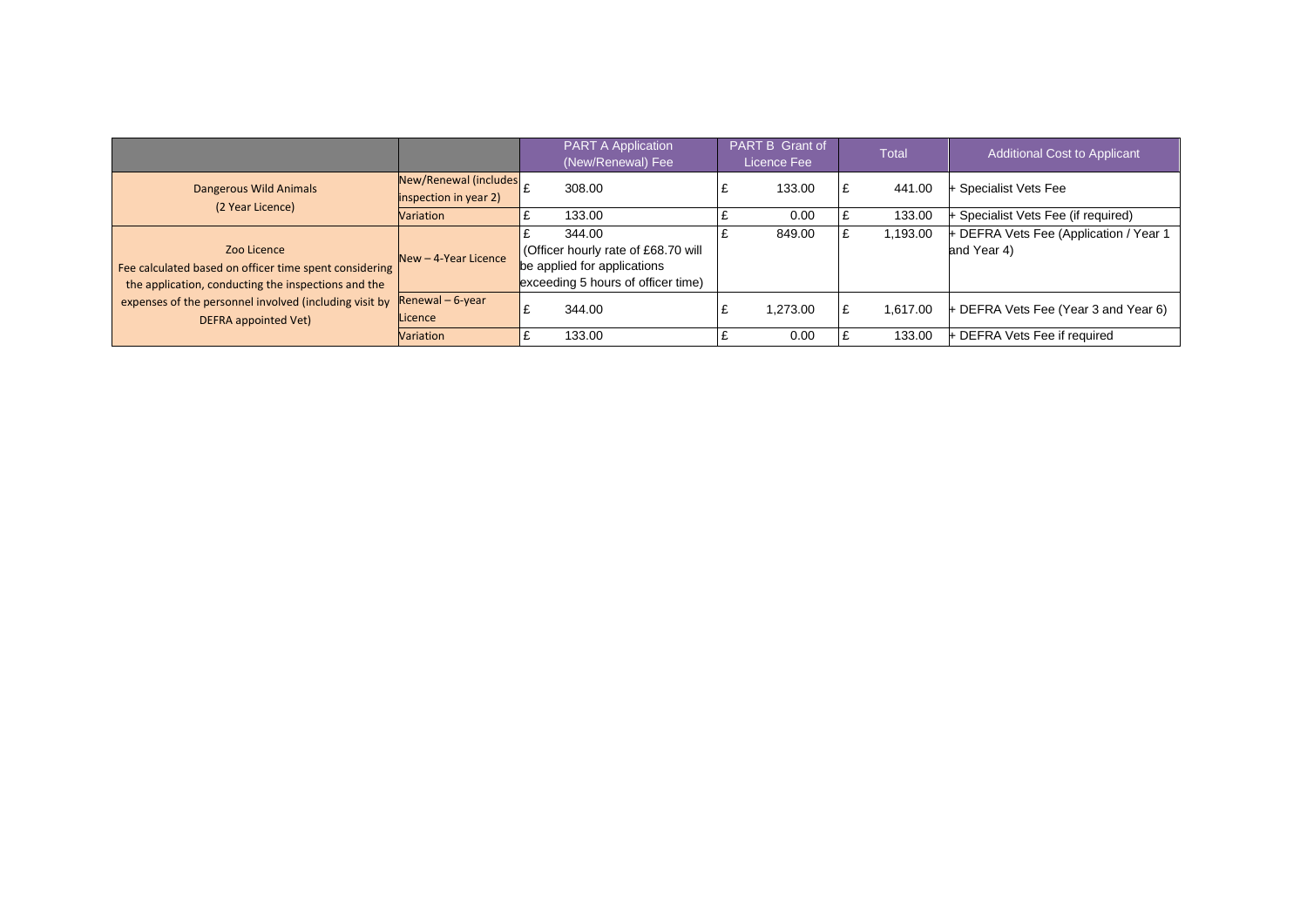#### Gambling Act 2005 Premises Licence Fee Structure **APPENDIX C** APPENDIX C

**Betting**<br>
(Other) £600 £1,800 £500 £500 pro-rata\*<br>
min £200

**All Premises Fee for copy of Licence £15 Fee to accompany notification change of circumstances £30**

**Centre**

**Betting** 

| Type of<br><b>Premises</b>    | <b>Provisional</b><br><b>Statement</b><br><b>Premises</b> | <b>New</b><br><b>Application</b><br><b>Premises</b> | <b>Annual Fee</b> | <b>Seasonal</b><br><b>Annual Fee</b> | Variation<br><b>Applicati</b><br>on | <b>Provisional</b><br><b>Statement</b><br><b>Application</b> | Transfer | Re-<br>instatement |
|-------------------------------|-----------------------------------------------------------|-----------------------------------------------------|-------------------|--------------------------------------|-------------------------------------|--------------------------------------------------------------|----------|--------------------|
| Regional<br>Casino            | £8,000                                                    | £15,000                                             | £15,000           | £15,000                              | £7,500                              | £15,000                                                      | £6,500   | £6,500             |
| <b>Large Casino</b>           | £5,000                                                    | £10,000                                             | £10,000           | £10,000                              | £5,000                              | £10,000                                                      | £2,150   | £2,150             |
| <b>Small Casino</b>           | £3,000                                                    | £8,000                                              | £5,000            | £5,000                               | £4,000                              | £8,000                                                       | £1,800   | £1,800             |
| <b>Converted</b><br>Casino    |                                                           |                                                     | £3,000            | £3,000                               | £2,000                              |                                                              | £1,350   | £1,350             |
| <b>Bingo</b>                  | £1,000                                                    | £2,500                                              | £700              | £700 pro rata*<br>min £300           | £1,250                              | £2,500                                                       | £500     | £500               |
| <b>Adult Gaming</b><br>Centre | £600                                                      | £1,600                                              | £700              | £700 pro-rata*<br>$min$ £300         | £800                                | £1,600                                                       | £400     | £400               |
| <b>Betting</b><br>(Track)     | £950                                                      | £2,500                                              | £1,000            | £1,000 pro-<br>rata* min £300        | £1,250                              | £2,500                                                       | £950     | £950               |
| Family<br>Entertainment       | £600                                                      | £1,600                                              | £400              | £400 pro-rata<br>$\cdots$ 0000       | £800                                | £1,600                                                       | £300     | £300               |

 $\begin{array}{c|c|c|c|c|c|c|c} \text{400 pto-tata} & \text{£800} & \text{£1,600} & \text{£300} & \text{£300} \end{array}$ 

ob protince  $\begin{bmatrix} 200 \\ 200 \end{bmatrix}$  £900  $\begin{bmatrix} 200 \\ 200 \end{bmatrix}$  £300  $\begin{bmatrix} 200 \\ 200 \end{bmatrix}$  £300